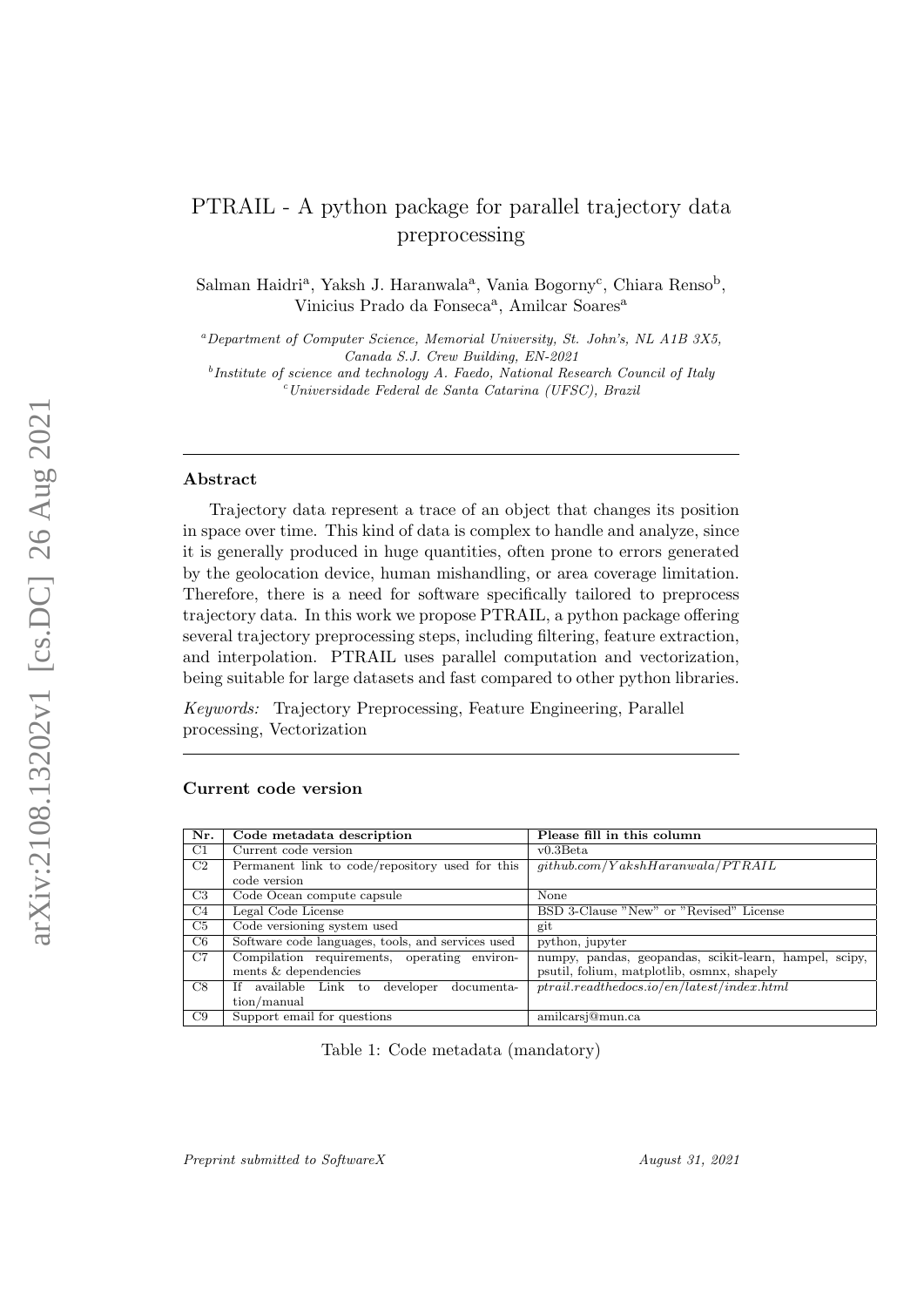#### 1. Motivation and significance

Processing and extracting meaningful insights regarding the movement of people, vehicles, vessels, and animals are nowadays the focus of attention in several academic and industry sectors. The traces of moving objects are generally called trajectories and can be informally defined as a temporal sequence of geo-locations of a moving object. Trajectory data often contain errors that occur due to device failure, human mistakes, or connectivity problems. Data in this form cannot be directly used to extract useful information during data analysis. Besides, trajectory data in its raw format (i.e., object id, geographical position, and time) may not be sufficient for extracting relevant patterns. Processing trajectories using a single machine is also desired since the volume of this data is often significant. Indeed, there is a need for automating these preprocessing steps when dealing with trajectory data. We call as preprocessing all steps that prepare the raw trajectory data for analysis, which in general, include filtering, interpolation, and feature extraction.

Currently, many python packages (e.g., scikit-mobility [\[1\]](#page-7-0), as PyMove [\[2\]](#page-7-1), MovingPandas [\[3\]](#page-7-2)) are available for trajectory data representation and manipulation. However, none of them focus on preprocessing trajectory data, and neither are they designed to use the available processing resources of a machine to its best. This work introduces PTRAIL, a parallel and vectorized computational library tailored for trajectory data preprocessing. More specifically, PTRAIL addresses the tasks of filtering, interpolation, and feature extraction tasks performed over trajectory data.

Trajectory data preprocessing can be a tedious and time-consuming task. Our objective is to allow researchers to use our library to easily handle these steps using the maximum of their resources and easily answer higher-level research questions without the need of coding and validating preprocessing steps. The PTRAIL functionalities and its core have been used in several projects within our group, including feature engineering in the context of transportation mode detection [\[4\]](#page-7-3), trajectory classification [\[5\]](#page-7-4), and anomaly detection [\[6\]](#page-7-5). However, the idea of parallezing and vectorizing the processes is the main novelty of the current version of our library.

PTRAIL has been developed in a way that it can be directly used in a Python 3 environment, and can be simply installed using the pip install command. After installing, the user can import several functionalities available in the library and use the documentation as a reference for the requirements to use them. First, the user should read trajectory data from a file, creating a PTRAILDataframe. Once the data is properly loaded and validated, all the library functionalities are enabled on the data. Furthermore, the library is open source, and therefore it can be distributed and modified by forking the repository. The code has been well documented for the user's convenience, and several code examples are available in the developer documentation.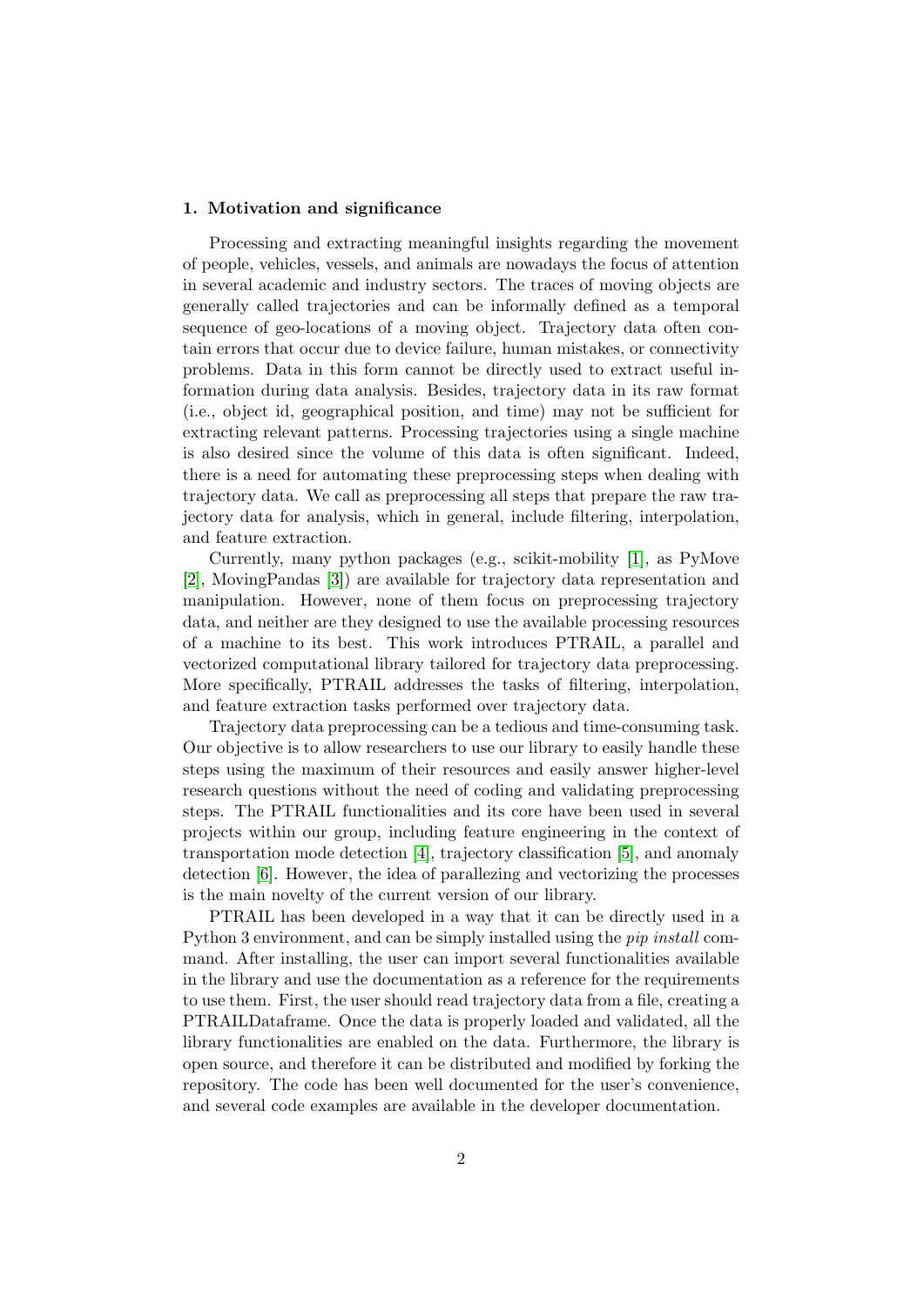The development of PTRAIL is built on top of state-of-the-art libraries that fulfilled several needs in its implementation. PTRAIL uses numpy [\[7\]](#page-7-6) for storing a collection of data because numpy provides a wide array of mathematical functions which are more efficient than traditional Python lists. The PTRAILDataFrame is an extension of the pandas [\[8\]](#page-8-0) DataFrame and inherits all its functionalities. The paralellization is done using python's built in multiprocessing module [\[9\]](#page-8-1), which allows us to use multiple processors on a given machine by enabling concurrency and parallelism for each trajectory loaded as a PTRAILDataFrame. We also used geopandas [\[10\]](#page-8-2) and shapely [\[11\]](#page-8-3) functionalities for extracting features from the data. We also used the implementation of Hampel filters available in [\[12\]](#page-8-4), and some functionalities of scipy [\[13\]](#page-8-5). The main point is that, in PTRAIL, the processing of the functionalities used from geopandas, shapely, Hampel filters, and scipy occur in parallel.

#### 2. Software description

PTRAIL offers several trajectory data preprocessing steps, including temporal, kinematic, and semantic feature extraction, filtering, and trajectory interpolation. In PTRAIL we define temporal, kinematic, and semantic features as follows. Temporal features refers to the features that can be extracted based on the temporal dimension. Examples are the day of the week, hour, etc. Kinematic Features refers to those features which are concerned with the motion of the object, i.e., speed, acceleration, etc. Semantic features describe contextual information that is related to the movement and are generally available through geographical layers in the area where the movements occurred. Examples are the point of interest visited or the weather conditions. The feature extraction and filtering methods allow the user flexibility to manipulate the raw data to gather information according to their application need. Furthermore, parallel and vectorized processing has made feature extraction and filtering computationally much faster than current state-of-the-art trajectory processing libraries.

### 2.1. Software Architecture

The entire process of execution of a method is explained in Figure [1.](#page-3-0) First, the trajectory points are fed as input for the PTRAILDataFrame. After loading a valid file, all functionalities are available. Each trajectory loaded as a PTRAILDataFrame is first vectorized and the applied functionality is executed in paralell. Early experiments with such a strategy showed that not overloading a machine's memory with huge matrices (expected when loading large trajectory datasets), but assembling one matrix per trajectory and paralellizing the process execution per trajectory, showed huge improvements in processing time. The processing sequence showed in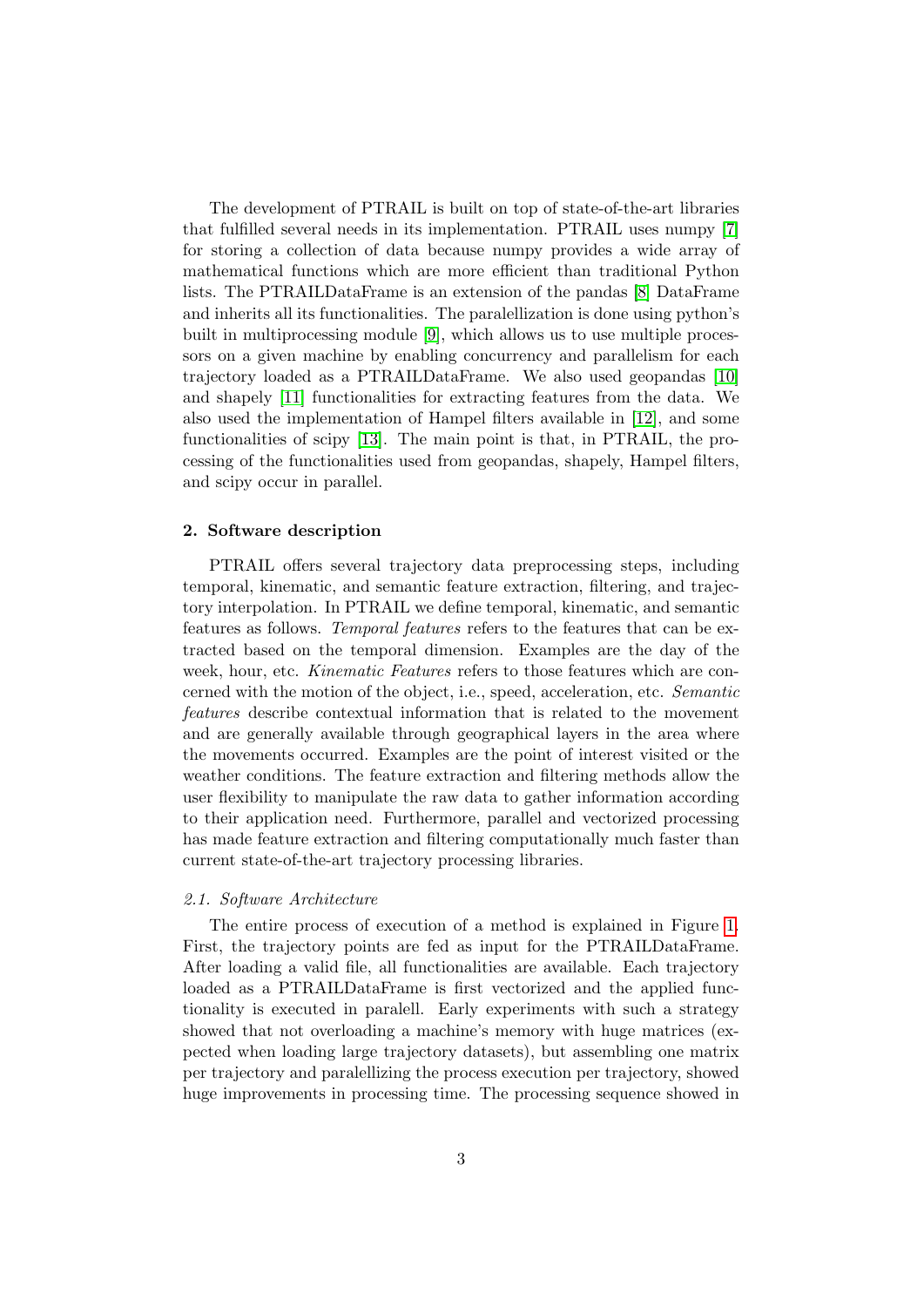

<span id="page-3-0"></span>Figure 1: The PTRAIL pipeline starts by loading a PTRAIL dataframe. After, the user can apply filters for removing noise and/or smoothing the data with interpolation. Finally, features can be extracted from a higher quality data set. In the end, the data can be exported to common formats and be used with another libraries.

Figure [1](#page-3-0) is a standard way to process trajectory data. For each functionality, each trajectory is loaded as a matrix and the requested functionality is ran in parallel. The number of threads used when executing our library is a parameter that can be defined by the user. Indeed, it is up to the user's discretion to use filters, interpolation, and extracting useful features from the data set since the processes are independent.

## 2.2. Software Functionalities

PTRAIL has a multitude of functionalities to be used with trajectory data, and they are detailed in the following subsections.

#### 2.2.1. Filtering

The first step when handling any raw data is to clean them by removing noise and errors. In the trajectory data preprocessing pipeline the same step is applied. PTRAIL offers hampel, kinematic (i.e., based on speed, etc.) and temporal filters for removing errors or noise from the trajectory data sets. Our library also provides some routines to remove duplicated trajectory points since this is common in some raw data collected by geolocation devices.

### 2.2.2. Interpolation

After cleaning the data, a common next step is to smoothen it in regions where data is not available. PTRAIL offers standard ways to interpolate the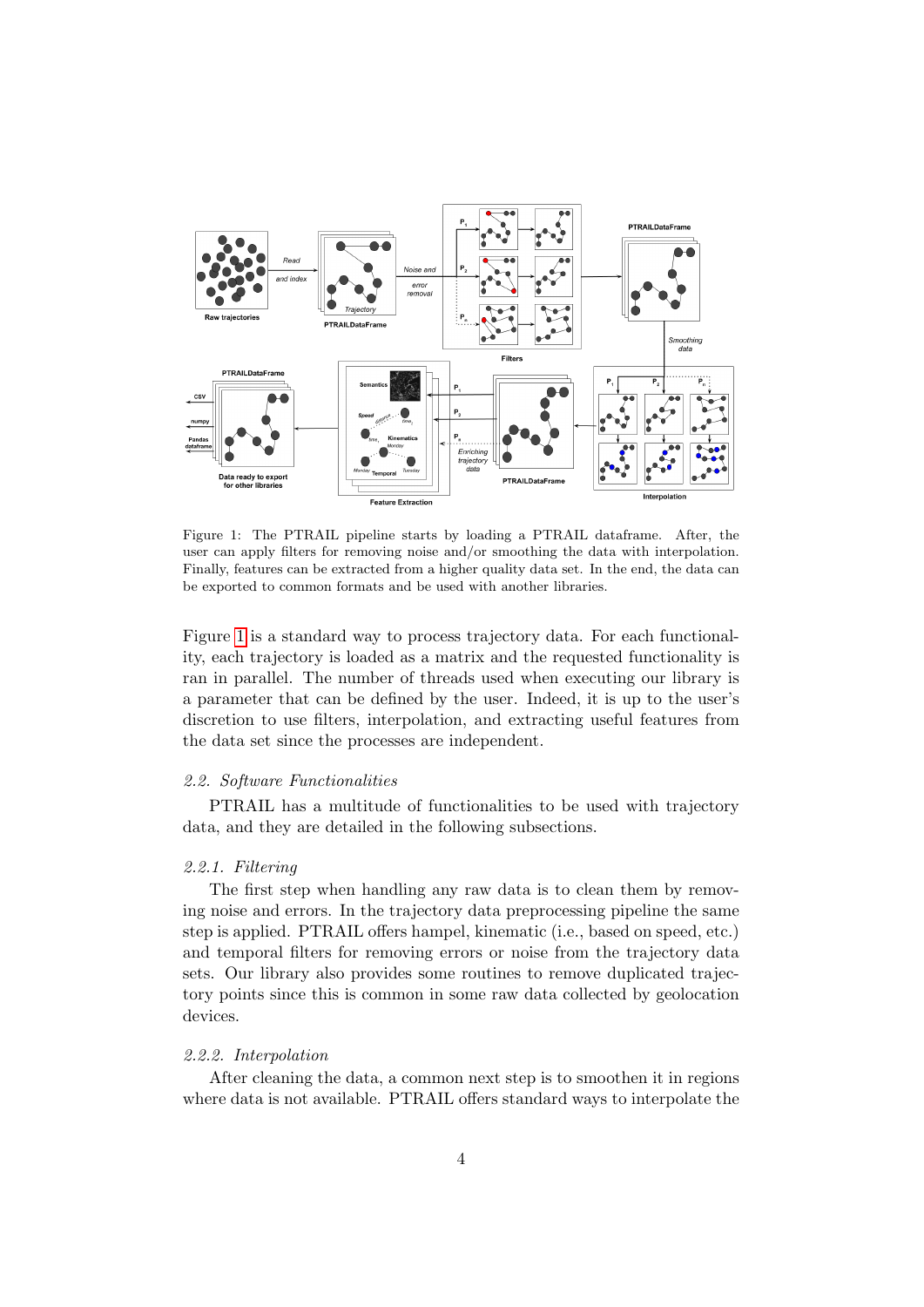```
1 import pandas as pd
2 from ptrail.core.TrajectoryDF import PTRAILDataFrame
3 from ptrail.features.kinematic_features import KinematicFeatures
 4 from ptrail.features.temporal features import TemporalFeatures
 5 from ptrail.preprocessing.interpolation import Interpolation
 6 from ptrail.preprocessing.filters import Filters
 7 # Read all trajectories from the dataset
 8 df = pd.read csv('./data/starkey.csv')
 9 starkey = PTRAILDataFrame(data set=df, latitude='lat', longitude='lon',
10datetime='DateTime', traj id='Id')
11 # Subselecting a trajectory from an elk
12 elk_traj = starkey.loc[starkey.index.get_level_values(const.TRAJECTORY_ID).isin(['930429E08'])]
13 elk_traj = PTRAILDataFrame(data_set=elk_traj.reset_index(), latitude='lat'
14
                             | longitude='lon', datetime='DateTime', traj id='Id')
15 # Applying the full pipeline of PTRAIL
16 elk_traj = KinematicFeatures.create_distance_between_consecutive_column(t1)
17 filt_elk = Filters.hampel_outlier_detection(dataframe=elk_traj,
                                               column_name='Distance_prev_to_curr')
18
\texttt{19 inp\_elk = Interpolation.interpolate\_position (dataframe=filt\_elk,}20\text{time\_jump=}3600*2, \text{ ip\_type='cubic'}21 enriched elk = TemporalFeatures.generate temporal features(inp elk)
22 enriched_elk = KinematicFeatures.generate_kinematic_features(enriched_elk)
```
Figure 2: A code snippet for using PTRAIL with a single trajectory.

data in such regions. We provide a paralellized version of the Linear and Cubic interpolation methods from the scipy package [\[13\]](#page-8-5). We also provide implementations of the Kinematic [\[14\]](#page-8-6) and Random Walk [\[15\]](#page-8-7) strategies coded as vectors and running in parallel.

#### 2.2.3. Feature extraction

Finally, after the former two steps, the user is able to extract trajectory features from the data. We provide some temporal feature extraction methods such as the extraction of the date, time, day of week from the timestamp. Such features are very useful when analyzing trajectories in contexts where analyzing repetitive actions by the moving object in particular temporal are essential, such as trajectories of people moving in cities. The kinematic features are essential to understand and characterize how the moving object moves over time. PTRAIL is able to calculate kinematic features such as the travelled distance, speed, acceleration, bearing, bearing rate etc. Finally, if geographical layers about the study area are available, the user is able to create semantic features relating the movement with such layers. We provide functions that will create the moving object's visited location (inside geometry), nearest Point of Interest to a given location, functionalities to check whether trajectories lie inside a geometry or if they intersect inside one are also provided as semantic features of PTRAIL.

# 3. Illustrative Examples

The PTRAIL gitHub repository currently contains numerous examples explaining the usage of PTRAIL. One of such examples with code snippets and outputs is illustrated in the Figure [3.](#page-5-0) Here we load a trajectory dataset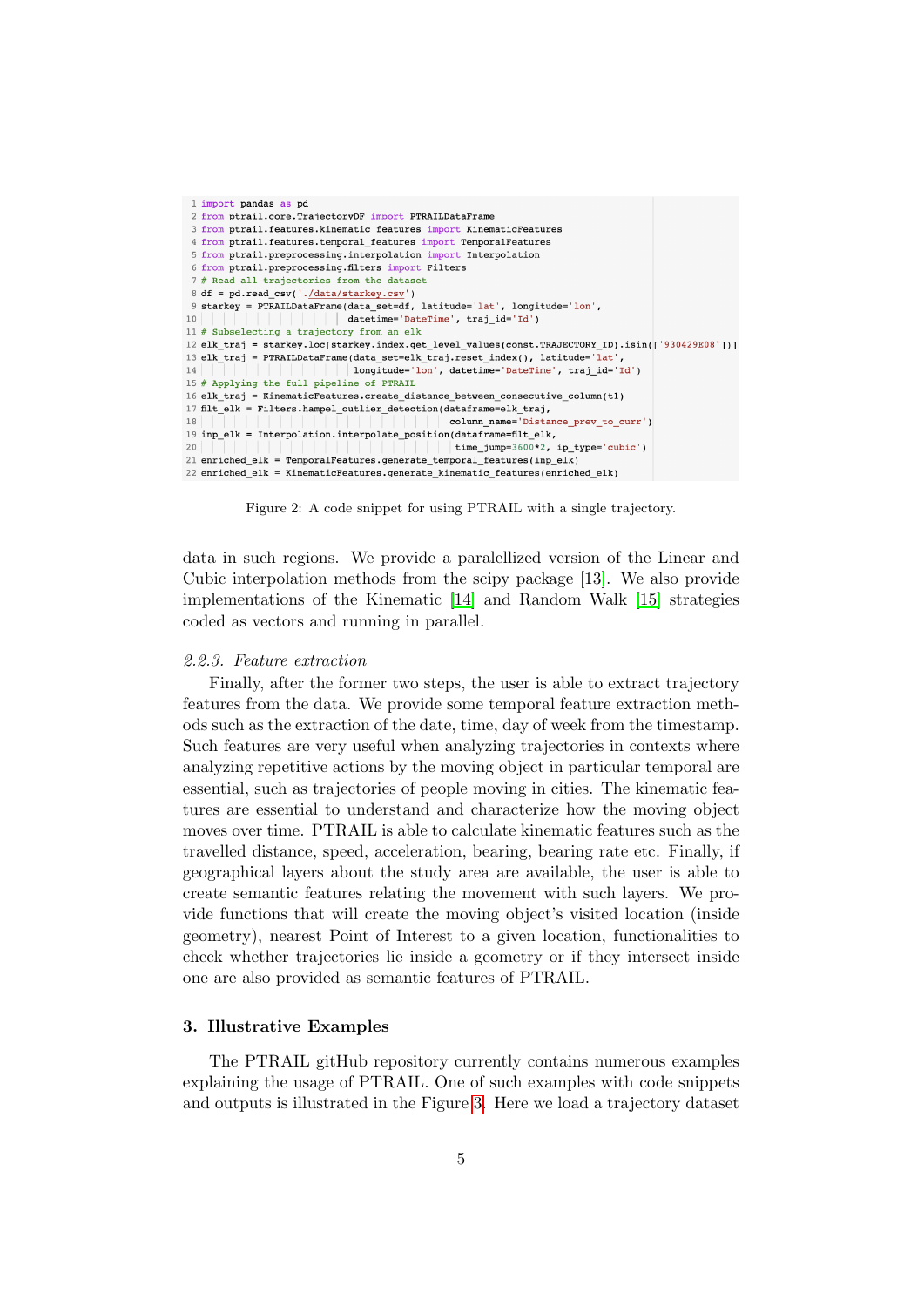

<span id="page-5-0"></span>Figure 3: An illustrative example of the use of PTRAIL.

with data regarding movements of cattle, elk and deer from the Starkey project [\[16\]](#page-8-8). We load the data in lines 8-9 informing the latitute, longitude, time and trajectory id columns. Then, we get a single trajectory with data of an elk to pass over our the full PTRAIL pipeline (line 12). We decided to use a single trajectory for avoiding data cluttering of the outcomes from the PTRAIL pipeline. First, we create a kinematic feature with the distance between two consecutive points (line 16) since this is needed to apply a Hampel filter (lines 17-18). After, we interpolate the data using the cubic interpolation (lines 19-20). Finally, we enrich the data with all temporal and kinematic features available in the package (lines 21-22). Figure [3](#page-5-0) shows step-by-step what happened with the data after using some of the functionalities. Figure  $3(A)$  shows the outliers detected by the Hampel filters and Figure [3\(](#page-5-0)B) shows the trajectory with these data points removed. Figure [3\(](#page-5-0)C) shows a smoothened trajectory as the result of the cubic interpolation procedure. Finally, Figure [3\(](#page-5-0)D) shows the histogram of the bearing distribution of the elk's movement.

# 4. Impact

PTRAIL provides a set of functionalities that can help researchers who need to handle trajectory data for extracting information about moving ob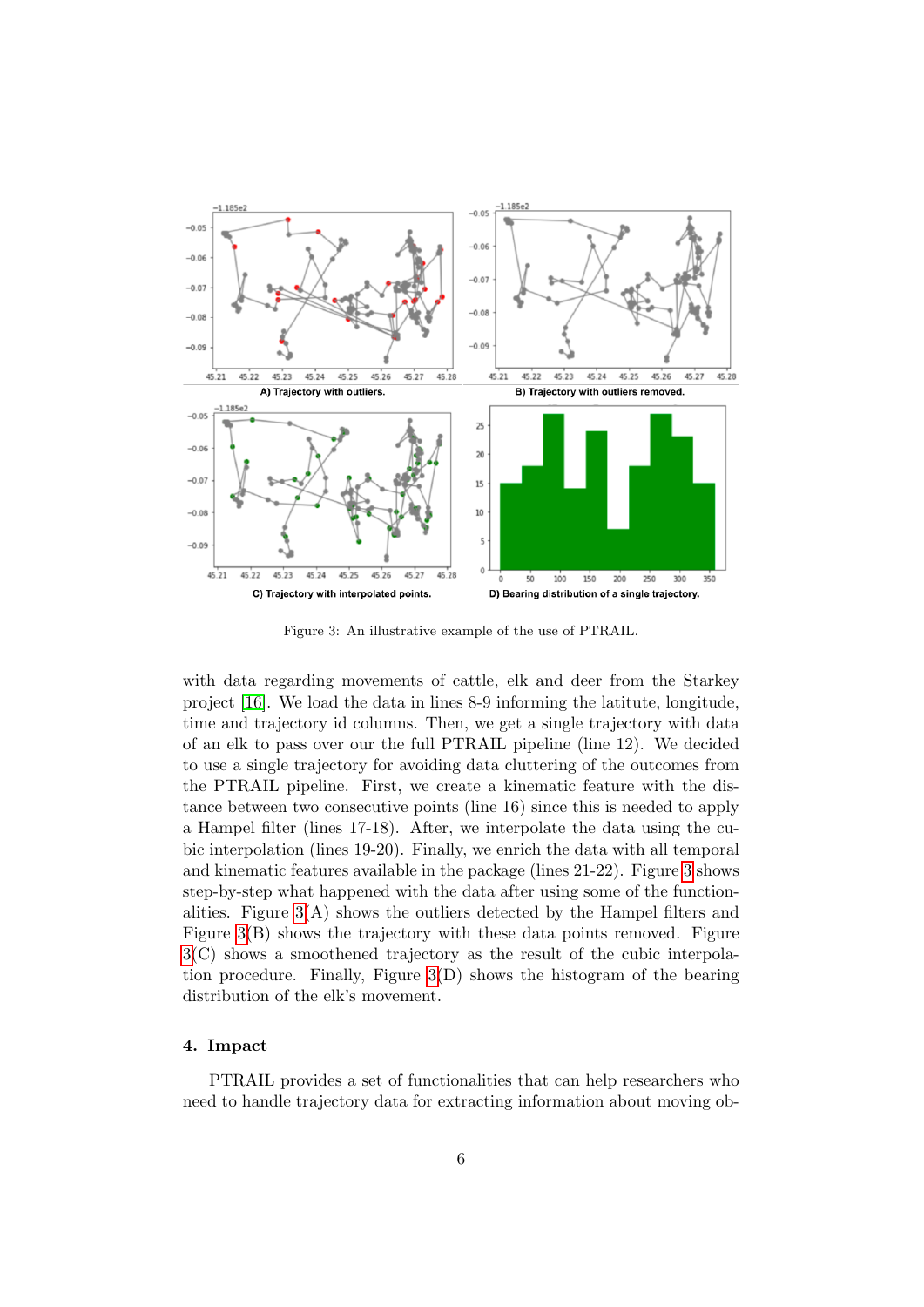jects. Its ability to handle noise, absence of data and data enrichment with new features in parallel makes it a convenient library for handling large trajectory datasets. Cleaning raw trajectory data obtained from sources like Global Positioning Systems (GPS) and Automatic Identification Systems (AIS) devices is a tedious and time consuming task. Indeed, analysis tasks like anomaly detection, pattern mining and classification do not bring to the desired results when errors are present in the data and/or the data does not contain enough features to get interesting analysis results. Furthermore, the parallelization of PTRAIL's preprocessing task is particularly useful for large trajectories dataset and the ability for fast computation makes it a convenient and efficient choice for researchers. More specifically, by using PTRAIL, researchers could focus on answering higher level research questions and focus on developing analysis methods limiting the effort into the preprocessing steps. Additionally, we point out that PTRAIL is organized in a modular way so that it can encourage researchers to develop more sophisticated preprocessing and semantically enriching methods that can later integrated into the library.

Since the release of its beta version in August 2021, PTRAIL surpassed 700 downloads according to PePy [\[17\]](#page-9-0) and thanks to the generality of the approach (we target raw trajectories that can be collected by GPS, AIS or other location devices) we expect the usage to be spread much more. Plus Python is widely used by the mobility data analysis community so this library can easily integrate the stack of analysis tools available in this domain.

# 5. Conclusions

PTRAIL is a state-of-the-art python package providing raw trajectories preprocessing tasks such as filtering, interpolation and feature engineering. This tool provides functions to transform raw data, as collected by location devices (therefore error prone and with noisy data) into clean and ready to use data set. This in turn enables the application of data mining and machine learning methods like clustering and classification. Furthermore, PTRAIL offers high efficiency in terms of computational speed combined with reliable and accurate results thanks to sophisticated, parallelized and vectorized calculations. It is also worth mentioning that PTRAIL can be suitably exploited by non expert users thanks to a large number of usage examples provided along with well documented code. PTRAIL follows high standards of coding and documentation which allows researchers to extend and enhance the library with newer functionalities. Finally, PTRAIL will help and reduce the researchers' burden of trajectory data preprocessing with a user friendly environment in Python for a forseeable future.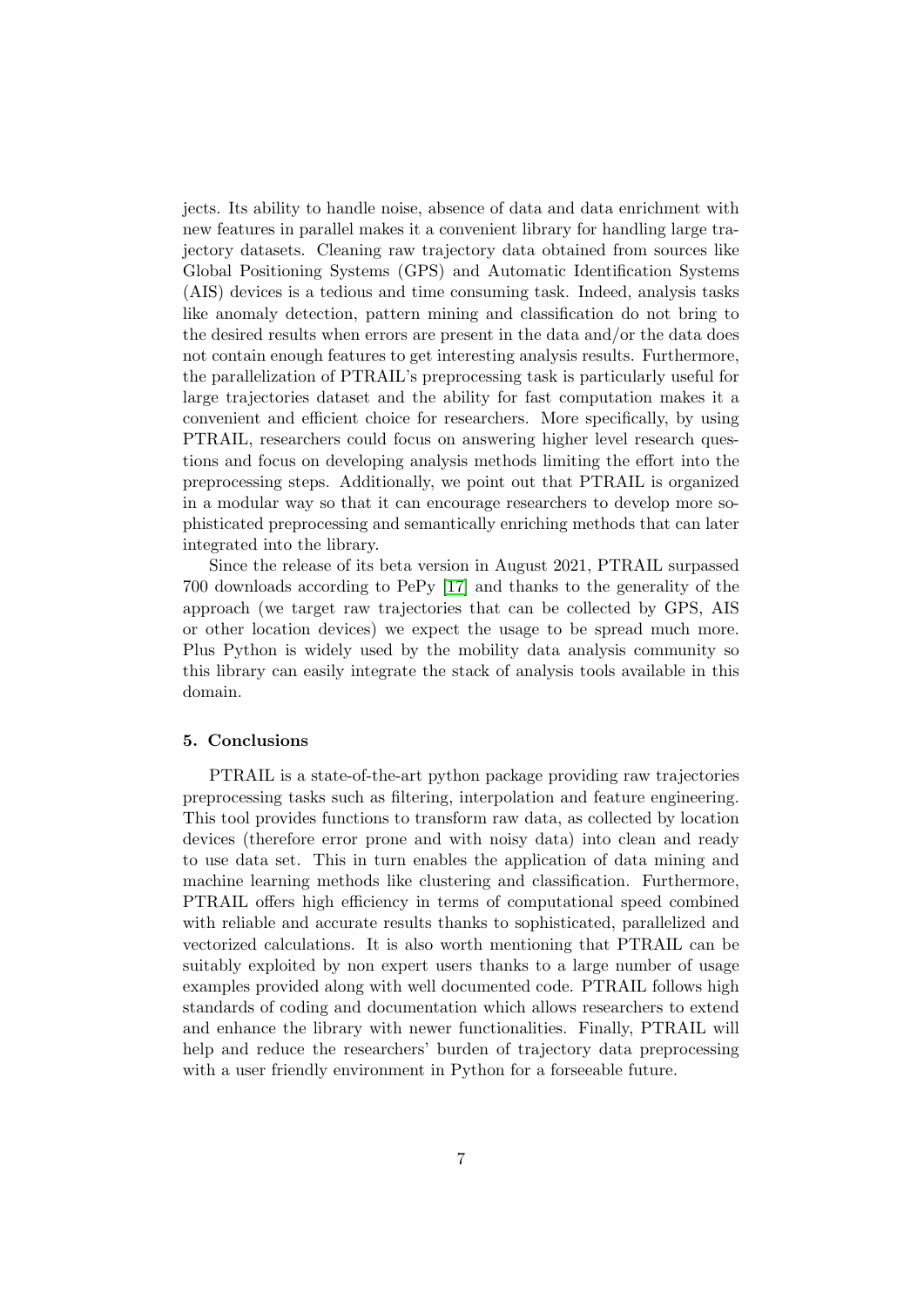### 6. Conflict of Interest

There is no conflict of interest with this publication and there has been no significant financial support for this work that has influenced its outcome.

## Acknowledgements

We would like to thank Memorial University of Newfounland for the Faculty of Science Undergraduate Research Award (SURA) given to Yaksh and Salman that was essential to the development of this library.

## References

- <span id="page-7-0"></span>[1] L. Pappalardo, F. Simini, G. Barlacchi, R. Pellungrini, scikit-mobility: a python library for the analysis, generation and risk assessment of mobility data (2019). [arXiv:1907.07062](http://arxiv.org/abs/1907.07062).
- <span id="page-7-1"></span>[2] A. Graser, [Movingpandas: Efficient structures for move]($https://www.austriaca.at/rootcollection?arp=0x003aba2b$)[ment data in python,]($https://www.austriaca.at/rootcollection?arp=0x003aba2b$) GI Forum 7 (1) (2019) 54–68. [doi:](https://doi.org/$10.1553/giscience2019_01_s54$) [\\$10.1553/giscience2019\\_01\\_s54\\$](https://doi.org/$10.1553/giscience2019_01_s54$). URL [\\$https://www.austriaca.at/rootcollection?arp=]($https://www.austriaca.at/rootcollection?arp=0x003aba2b$) [0x003aba2b\\$]($https://www.austriaca.at/rootcollection?arp=0x003aba2b$)
- <span id="page-7-2"></span>[3] A. D. J. A. M. Sanches, Uma arquitetura e implementação do módulo de pr´e-processamento para biblioteca pymove, Bachelor's thesis, Universidade Federal Do Ceará (2019).
- <span id="page-7-3"></span>[4] M. Etemad, A. S. Júnior, S. Matwin, Predicting transportation modes of gps trajectories using feature engineering and noise removal, in: Canadian conference on artificial intelligence, Springer, 2018, pp. 259– 264.
- <span id="page-7-4"></span>[5] A. S. Júnior, C. Renso, S. Matwin, Analytic: An active learning system for trajectory classification, IEEE computer graphics and applications 37 (5) (2017) 28–39.
- <span id="page-7-5"></span>[6] F. H. Abreu, A. Soares, F. V. Paulovich, S. Matwin, A trajectory scoring tool for local anomaly detection in maritime traffic using visual analytics, ISPRS International Journal of Geo-Information 10 (6) (2021) 412.
- <span id="page-7-6"></span>[7] C. R. Harris, K. J. Millman, S. J. van der Walt, R. Gommers, P. Virtanen, D. Cournapeau, E. Wieser, J. Taylor, S. Berg, N. J. Smith, R. Kern, M. Picus, S. Hoyer, M. H. van Kerkwijk, M. Brett, A. Haldane, J. F. del Río, M. Wiebe, P. Peterson, P. Gérard-Marchant, K. Sheppard, T. Reddy, W. Weckesser, H. Abbasi, C. Gohlke, T. E. Oliphant,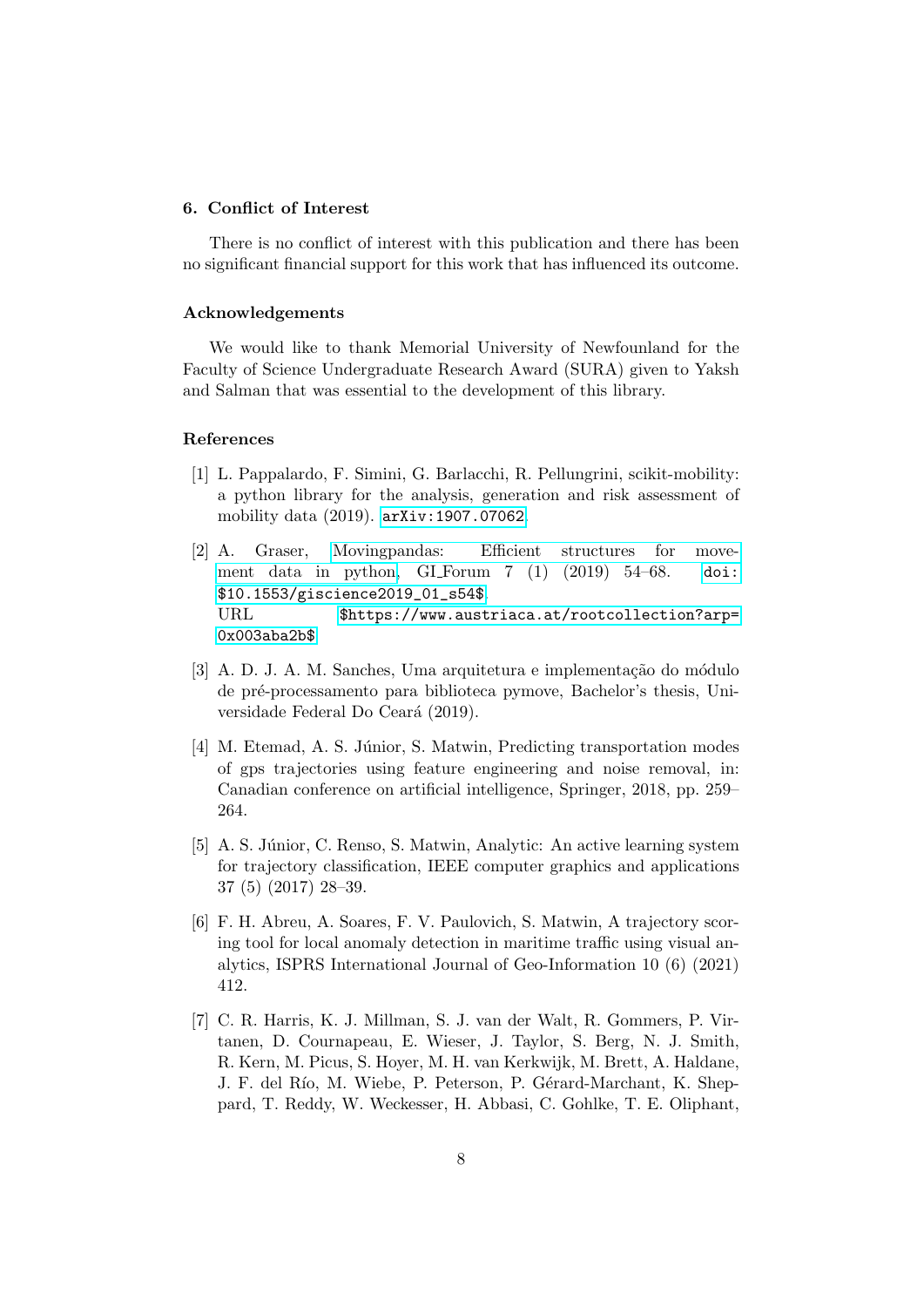[Array programming with NumPy,](https://doi.org/10.1038/s41586-020-2649-2) Nature 585 (7825) (2020) 357–362. [doi:10.1038/s41586-020-2649-2](https://doi.org/10.1038/s41586-020-2649-2). URL <https://doi.org/10.1038/s41586-020-2649-2>

- <span id="page-8-0"></span>[8] T. pandas development team, [pandas-dev/pandas: Pandas](https://doi.org/10.5281/zenodo.3509134) (Feb. 2020). [doi:10.5281/zenodo.3509134](https://doi.org/10.5281/zenodo.3509134). URL <https://doi.org/10.5281/zenodo.3509134>
- <span id="page-8-1"></span>[9] Multiprocessing, https://docs.python.org/3/library/multiprocessing.html, accessed on August 25, 2021.
- <span id="page-8-2"></span>[10] K. Jordahl, J. V. den Bossche, M. Fleischmann, J. Wasserman, J. McBride, J. Gerard, J. Tratner, M. Perry, A. G. Badaracco, C. Farmer, G. A. Hjelle, A. D. Snow, M. Cochran, S. Gillies, L. Culbertson, M. Bartos, N. Eubank, maxalbert, A. Bilogur, S. Rey, C. Ren, D. Arribas-Bel, L. Wasser, L. J. Wolf, M. Journois, J. Wilson, A. Greenhall, C. Holdgraf, Filipe, F. Leblanc, [geopandas/geopandas: v0.8.1](https://doi.org/10.5281/zenodo.3946761) (Jul. 2020). [doi:10.5281/zenodo.3946761](https://doi.org/10.5281/zenodo.3946761). URL <https://doi.org/10.5281/zenodo.3946761>
- <span id="page-8-3"></span>[11] S. Gillies, et al., [Shapely: manipulation and analysis of geometric ob](https://github.com/Toblerity/Shapely)[jects](https://github.com/Toblerity/Shapely) (2007–). URL <https://github.com/Toblerity/Shapely>
- <span id="page-8-4"></span>[12] M. Trofficus, [hampel filter in python]($https://pypi.org/project/hampel/$) (2021). URL [\\$https://pypi.org/project/hampel/\\$]($https://pypi.org/project/hampel/$)
- <span id="page-8-5"></span>[13] P. Virtanen, R. Gommers, T. E. Oliphant, M. Haberland, T. Reddy, D. Cournapeau, E. Burovski, P. Peterson, W. Weckesser, J. Bright, S. J. van der Walt, M. Brett, J. Wilson, K. J. Millman, N. Mayorov, A. R. J. Nelson, E. Jones, R. Kern, E. Larson, C. J. Carey, I. Polat, Y. Feng, E. W. Moore, J. VanderPlas, D. Laxalde, J. Perktold, R. Cimrman, I. Henriksen, E. A. Quintero, C. R. Harris, A. M. Archibald, A. H. Ribeiro, F. Pedregosa, P. van Mulbregt, SciPy 1.0 Contributors, SciPy 1.0: Fundamental Algorithms for Scientific Computing in Python, Nature Methods 17 (2020) 261–272. [doi:10.1038/s41592-019-0686-2](https://doi.org/10.1038/s41592-019-0686-2).
- <span id="page-8-6"></span>[14] J. A. Long, Kinematic interpolation of movement data, International Journal of Geographical Information Science 30 (5) (2016) 854–868.
- <span id="page-8-7"></span>[15] G. Technitis, W. Othman, K. Safi, R. Weibel, From a to b, randomly: a point-to-point random trajectory generator for animal movement, International Journal of Geographical Information Science 29 (6) (2015) 912–934.
- <span id="page-8-8"></span>[16] M. J. Wisdom, [The starkey project: a synthesis of long-term studies of](https://www.fs.fed.us/pnw/starkey/) [elk and mule deer](https://www.fs.fed.us/pnw/starkey/) (2005). URL <https://www.fs.fed.us/pnw/starkey/>